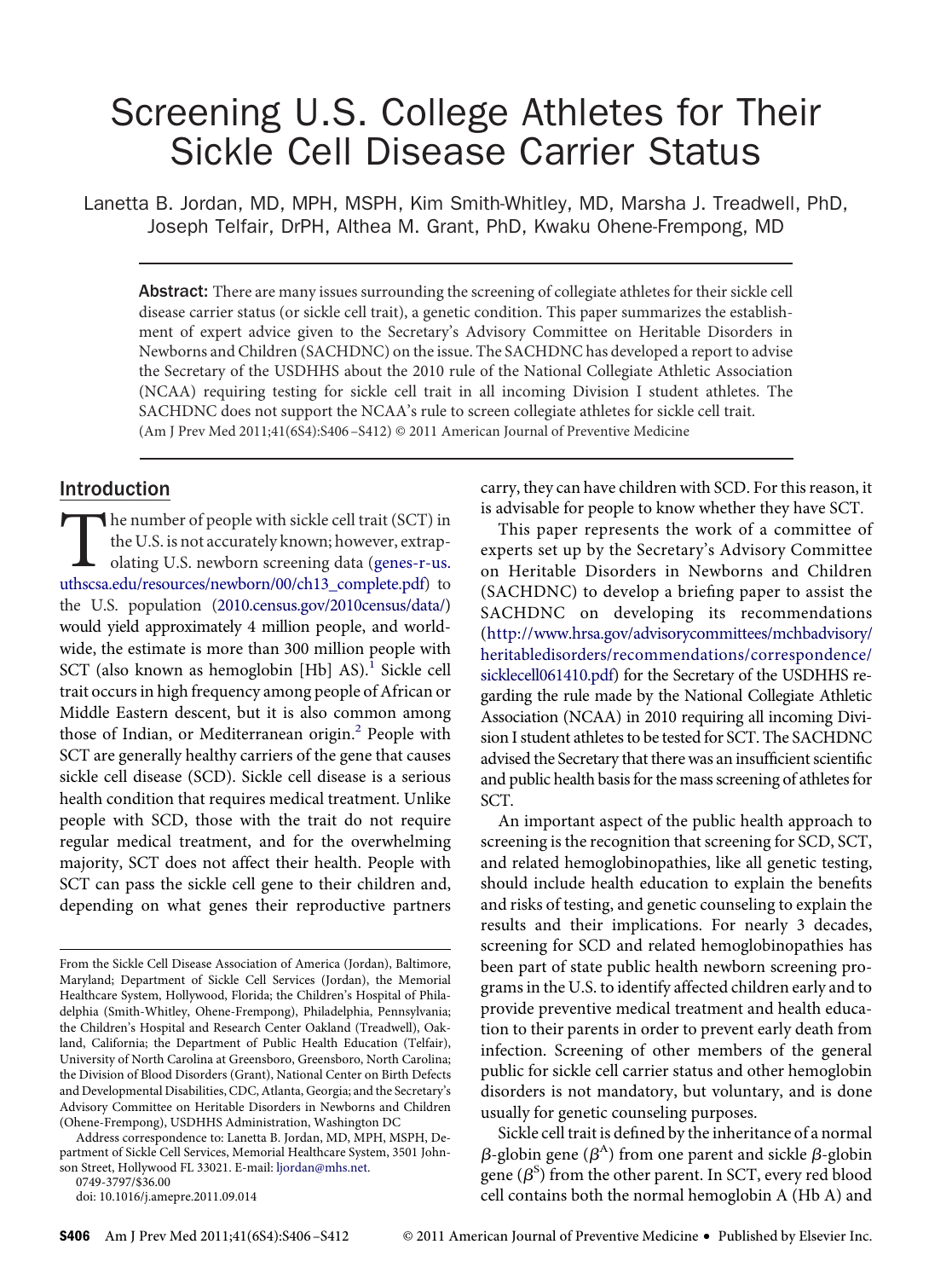the sickle hemoglobin S (Hb S), with Hb A always predominant in quantity. The predominance of Hb A in SCT explains the normal behavior of SCT red cells under most physiologic conditions. Sickle cell trait is different from SCD because in SCD, unlike SCT, both  $\beta$ -globin genes, one from each parent, are abnormal; either both are  $\boldsymbol{\beta}^\text{S}$ , or one is  $\beta^s$  and the other is a gene for another  $\beta$ -globin variant, or a gene for  $\beta$ -thalassemia. In SCD, Hb S is the predominant hemoglobin (beyond the neonatal period) and that accounts for the pathology associated with the disease. SCD is a serious lifelong disorder that is characterized by chronic hemolytic anemia, acute and chronic vasoocclusive complications, and organ damage.

# Public Health Implications of the National Collegiate Athletic Association Rule

## Testing Athletes for Sickle Cell Trait

The original 2009 legislation requiring all incoming student-athletes to be tested before participating in athletic activities was part of a legal settlement between Rice University and the parents of Dale Lloyd, a football student-athlete whose death a day after he collapsed dur-ing a workout in September 2006 was attributed to SCT.<sup>[3](#page-5-2)</sup> In June of 2009, the NCAA Committee on Competitive Safeguards and Medical Aspects of Sports adopted the recommendation that its member colleges and universities test student-athletes to confırm their SCT status if that information is not already known, as a prerequisite for participation in organized sports. Subsequently, the NCAA amended its Sports Medicine Handbook to recommend that athletics departments confırm SCT status in all student-athletes during their required medical examinations.<sup>[4](#page-5-3)</sup>

In April 2010, the NCAA Division I Legislative Council decided that effective from the 2010 –2011 academic year, "all incoming Division I student-athletes must be tested for sickle cell trait, show proof of a prior test or sign a waiver releasing an institution from liability if they decline to be tested.["5](#page-5-4) This is a rule, not a recommendation. The NCAA cited the 2007 recommendations of the Na-tional Athletic Trainers' Association (NATA)<sup>[6](#page-5-5)</sup> and the College of American Pathologists (CAP) in making their 2009 recommendations. The NCAA, NATA, and CAP all state that athletes with SCT would not be disqualifıed from participation in college sports.

A critical concern with both voluntary and mandated screening for SCT as a prerequisite for participation in organized sports is protection of the rights of the individual. This includes protection of privacy and protection against actions of a discriminatory nature, such as labeling stigmatization or prevention from participation in competitive sports. With regard to the NCAA rule, the benefıt of screening thousands of collegiate students as prerequisite for participation in sports is unproven and should be carefully weighed against the consequential risk of stigmatization, misinformation, and unwitting denial of access to potentially successful athletic careers for those who happen to have SCT. Such consequences would be prejudicial against students found to have SCT.

Prior to the 2009 NCAA recommendation, testing for SCT was not uncommon in NCAA Division 1-A colleges. In a 2006 survey reported by Clarke and colleagues in 2007, 59 (64%) of 92 participating colleges in Division 1 Football Bowl Subdivision were screening athletes for SCT. Of those, 44 colleges (76%) targeted screening to African-American athletes, and 9 (21%) screened all athletes.[7](#page-5-6) Certifıed athletic trainers, strength/conditioning coaches and organized sports coaches were notifıed of SCT test results the majority of the time, according to Clarke's fındings. Screening results were primarily used to counsel athletes with SCT about potential risks during exercise, whereas genetic counseling was provided at a substantially lesser percentage of colleges. Of the colleges that screened, 13 (22%) reported they had directly treated athletes for a complication of SCT during exercise. Fortyseven (80%) of the screening colleges reported that they screened in order to initiate preventive measures, but of 33 schools that did not screen, 24 (73%) said there was "lack of evidence-based data supporting such screening," and 13 (39%) thought screening was cost prohibitive.

The NCAA states in its 2009 –2010 Sports Medicine Handbook:

. . .if screening is done, it may be done on a voluntary basis with the informed consent of the student-athlete and should be offered to all student-athletes, because sickle cell trait occurs in all populations. If a screening test is positive, the student-athlete should be offered counseling on the implications of SCT, including health, athletics and family planning. Screening can be used as a gateway to discuss specific precautions.<sup>[4](#page-5-3)</sup>

Further, the Handbook suggests that knowledge of a student-athlete's SCT status "should facilitate prompt and appropriate medical care during a medical emergency." However, even prior to the new NCAA testing policy of April 2010, many problematic aspects of the rule began to emerge.

There are two options for providing results on sickle cell screening: provision of results from prior testing or from new testing. Based on informal reports from community physicians, sickle cell centers, SCD counseling programs, and SCD community-based organizations, both options have encountered problems. In the fırst option, some athletic departments are encouraging families to obtain newborn screening results. Unfortunately, once the family has obtained the test results, follow-up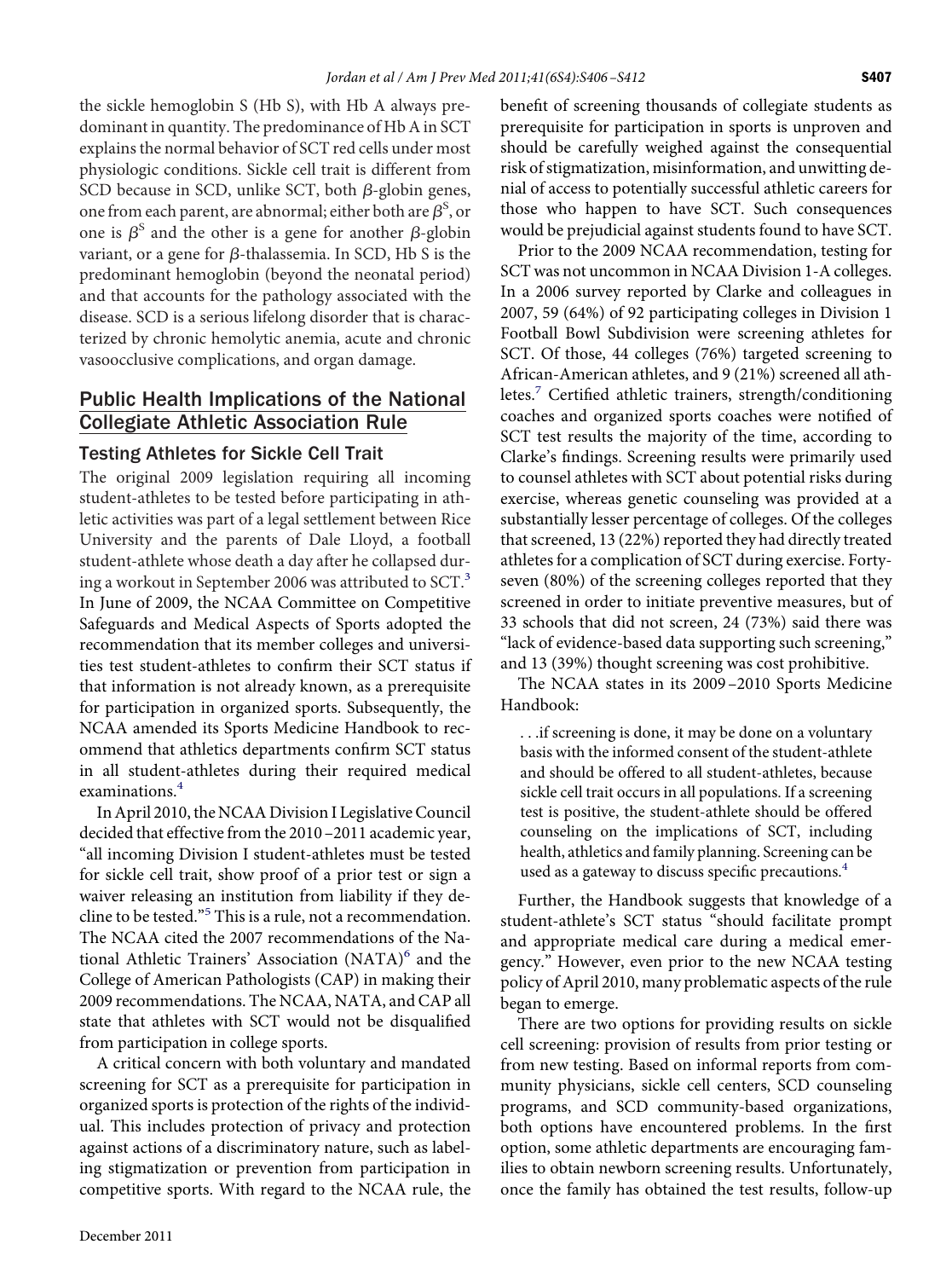counseling or education may be unavailable or inadequate. Research has shown that some pediatricians and family physicians do not feel competent to discuss conditions included in newborn screening panels.<sup>8</sup> Evaluation of the skills of pediatric residents in relaying newborn screening results has shown that, indeed, their explana-tions may be too complex for some parents<sup>[9](#page-5-8)</sup> and even incorrect or misleading. $10,11$  An additional problem is that in some states, universal newborn screening for SCD may have started too late to include all children currently of college age, or the results are available only for a limited time after newborn screening.

The option of new testing is also presenting some diffıculties. Colleges are offering testing and, in order to save costs, they have selected the Sickledex, an inexpensive solubility test, which tests for the presence of Hb S (but is also positive for other less common hemoglobin variants), and therefore does not provide accurate diagnosis of SCT or other common hemoglobin disorders. Athletes who test positive on the Sickledex screening test are supposed to be referred for further confırmatory testing with a more defınitive test. This approach will of course result in a missed opportunity to detect and provide counseling about other hemoglobin variants in athletes testing negative for Hb S. Thus, a negative Sickledex screening test gives athletes the false impression of having no abnormal hemoglobins.

Other barriers encountered in the college-based testing have included unavailability of coaches and athletic trainers for education sessions about SCT and exerciserelated illness, responsibility for the cost of testing college or student—and targeting of testing at some athletes and sports as a cost-saving measure.

In a more organized approach, one sickle cell center partnered with a local university to provide testing, onsite counseling, and education about SCT to student-athletes.<sup>[12](#page-5-10)</sup> Testing was voluntary and included pre-test counseling with each student-athlete. Post-test telephone counseling was provided regardless of trait status. Sickle cell center staff met with coaches, athletic trainers, and administrators to provide education about SCT, methods to prevent heat and exercise-related injury, and counseling to help prevent stigmatization of student-athletes found to have SCT.

# Public Health Implications of Sickle Cell Trait

#### Molecular Pathology

Red cells are loaded with hemoglobin, the oxygen-carrier chemical. Hemoglobin picks up oxygen from the air in our lungs and delivers it to tissues in the body where it is needed. Hemoglobins are made of two pairs of two different types of proteins called globins. Normal Hb A is composed of two normal alpha  $(\alpha^A)$  and two normal beta  $(\beta^{A})$  globins. Sickle hemoglobin (Hb S) is made of two normal alpha ( $\alpha^{A}$ ) and two sickle beta ( $\beta^{S}$ ) globins. Unlike Hb A, when Hb S molecules give up the oxygen they are carrying, they begin to stick to each other to form polymers within the red cell, forcing the cell into crescent-shaped cells called "sickle" cells. Sickle cells are sticky, rigid, and can get trapped in small blood vessels and also damage large ones.

In SCT red cells, there are three types of hemoglobin, A, S, and a hybrid of A and S, designated as A/S.<sup>[13](#page-5-11)</sup> Both Hb S and Hb A/S hybrid participate in polymer formation when deoxygenated. In SCT red cells, the proportions of Hb S and Hb A/S exceed that of Hb A; however, there is suffıcient Hb A to inhibit polymerization, especially of Hb A/S, to a degree that ensures that SCT red cells do not sickle under most physiologic conditions. However, it is not surprising that red blood cells from individuals with SCT can be induced to sickle in vitro under certain extreme conditions such as severe deoxygenation.<sup>14</sup> Furthermore, in situations or in tissues where high plasma osmolarity, severe acidosis, and/or hypoxia occur, such as the renal medulla, sickling is believed to occur in SCT.

#### Health Consequences

Sickle cell trait is known as a powerful protector of young children from mortality and severe morbidity from acute falciparum malaria infection through reduced parasite density.[15](#page-5-13) In malaria endemic populations, SCT has a broad positive effect on child survival. In other populations, there is no evidence of such a benefıcial effect of SCT. Among 65,514 black patients admitted consecutively to 13 Veterans Administration (VA) hospitals in the 1970s, 7.8% were found on blood tests to have SCT.<sup>[16](#page-6-0)</sup> The inpatient records of 24,616 members of the tested cohort: 18,294 with no abnormal hemoglobins, 4900 with SCT, and 1422 with Hb C trait were reviewed. (Hb C is the product of the  $\beta^C$  globin gene, another  $\beta$  globin gene variant. Hb C by itself does not cause sickling, but when the  $\beta^C$  gene is co-inherited with the  $\beta^S$  gene, the result is SCD-SC, a milder form of SCD compared to SCD-SS. People with Hb C trait (AC) are healthy but can pass on the  $\beta^C$  gene to their offspring.) The VA study concluded that "sickle cell trait had no effect on average age at hospitalization or death, overall mortality, length of hospitalization on medical and surgical wards, and frequency of any diagnosis, except essential hematuria and pulmonary embolism."

Although, historically, SCT has been considered as an asymptomatic condition, hyposthenuria,<sup>[17](#page-6-1)</sup> hematuria,<sup>[18](#page-6-2)</sup> and an increased risk for glaucoma after traumatic hy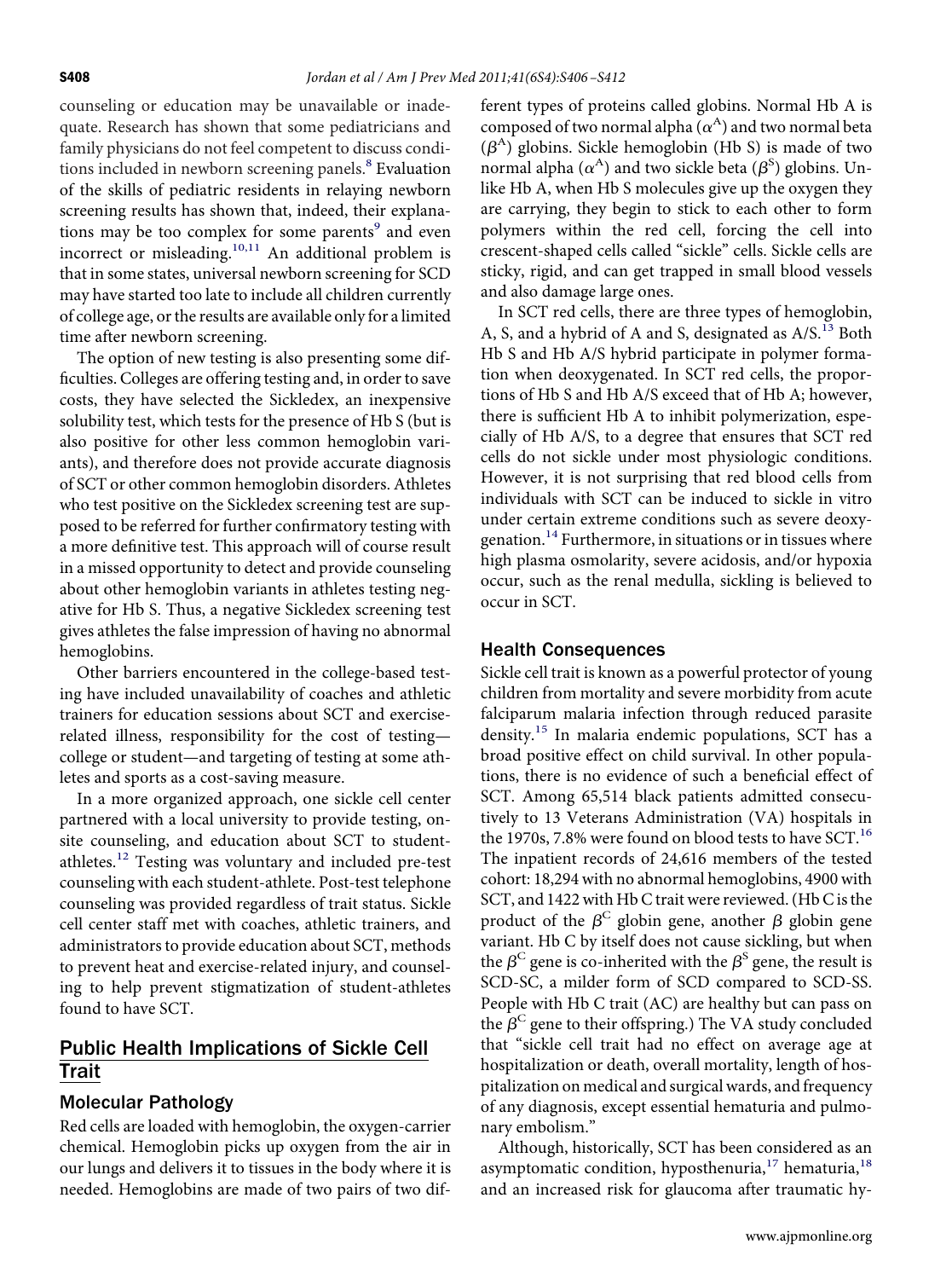phema are now accepted as complications of SCT.<sup>[19](#page-6-3)</sup> In addition, splenic infarction has been reported in individ-uals with SCT at high altitudes.<sup>[20](#page-6-4)</sup> Over the last 2 decades, renal medullary carcinoma, a rare aggressive kidney tumor, has been reported to be associated with  $SCT<sup>21</sup>$  $SCT<sup>21</sup>$  $SCT<sup>21</sup>$  Recent studies and reports have linked other adverse health outcomes to sickle cell trait that have not yet been scientifically confirmed. $^{22}$  $^{22}$  $^{22}$ 

There has been growing concern over the past several decades about the association of SCT and exercise-related morbidity and mortality in collegiate athletes and military recruits. The strongest epidemiologic data supporting that association was from a study of over 2 million military recruits in which the risk of sudden unexplained death in recruits with SCT (Hb AS) was compared with that in recruits without Hb  $S<sup>23</sup>$  The retrospective review of 1977–1981 demonstrated that among black recruits, those with SCT (AS) were 27.6 times more likely to suffer sudden unexplained death than those without Hb S; and, among all recruits (black and nonblack), those recruits with SCT were 39.8 times more likely to suffer sudden unexplained death than those without Hb S. Over the 5-year period reviewed, there were 12 unexplained sudden deaths in 37,300 black recruits with SCT, none in 1300 nonblack recruits with SCT, and 5 in 429,000 black and 11 in 1,617,000 nonblack recruits without Hb S. All the 12 sudden unexpected deaths in recruits with SCT were related to exercise, and fıve of the 12 were classifıed as "sudden unexplained cardiac deaths."

The retrospective report by Kark et al. $^{24}$  from the U.S. military suggested strongly that exertional heat illness might account for increased incidence of sudden death in military recruits, especially those with SCT, who were training under extreme conditions. In a 10-year (1982– 1991) follow-up prospective trial of a modifıed training regimen that included enforced hydration and close monitoring of environmental conditions, there was an overall decrease in sudden expected deaths among the 2.3 million recruits, with none occurring among the roughly 40,000 recruits with SCT.<sup>24</sup> Training centers not participating in the trial had rates of sudden unexpected deaths similar to those reported in the 1977–1981 review. Based on this study, testing for SCT was removed as a requirement for U.S. Army accession in 1996. There have not been similar epidemiologic studies or intervention trials in collegiate or any other group of athletes.

However, although exercise-related injury and death are rare generally, there continues to be concern over the concentration of deaths among athletes with SCT. The issue of how to manage exercise in people with SCT has been debated in two articles that summarize much of the debate.<sup>[25,26](#page-6-9)</sup> There have been a few reports of sudden deaths in college athletes with SCT over the last 15 years.

These cases have received a great deal of media attention. Because there is no systematic reporting or registry of exercise-related deaths, and in the press accounts, the basis for the diagnosis of SCT is often unclear, the true incidence is unknown. Since many of these cases were settled out of court, the medical details have neither been revealed nor subjected to scientifıc review. Without welldesigned epidemiologic studies, the number of deaths and injury, their causes, possible underlying pathophysiologic mechanisms, and true attributable risks in individuals with SCT remain unclear.

However, there are common clinical themes. Many of the deaths occurred after strenuous exercise in unconditioned military recruits or deconditioned athletes in preseason. Some reports suggest that milder episodes of heat-related illness occurred previously in the subjects.<sup>[27](#page-6-10)</sup> Clinical description of fatal cases are often incomplete and anecdotal. The exercise routine leading to the acute illness is often easier to document in organized athletic activities. It has been suggested that increased risk of morbidity/mortality is related to repeated exercise with great physical effort over a short period of time rather than sustained mild to moderate physical effort over a long period.

Finally, experts do not agree on the possible underlying pathophysiologic mechanisms that may lead to sudden death in individuals with SCT who undergo strenuous exercise. Some believe that red cell sickling is the primary event leading to vascular occlusion, muscle infarction, and rhabdomyolysis.<sup>[22](#page-6-6)</sup> Almost all reports of unexplained death in people with Hb S cite the presence of sickled red blood cells at autopsy as causation of death. However, the presence of sickled cells in postmortem tissue specimens from a person with Hb S does not imply pre-mortem sickling. In fact, the tissue hypoxia and acidosis associated with death are expected to induce deoxygenation and polymerization of sickle hemoglobin and red cell sickling soon after death. Therefore, sickling seen in postmortem samples is most likely an artifact of death. Hyposthenuria, a known feature of SCT, has been suggested as a factor that may increase the risk of dehydration leading to rhabdomyolysis. Sickling of a few red cells has been observed in experimental subjects with SCT undergoing strenuous exercise under conditions of heat and restricted hydration.<sup>[28](#page-6-11)</sup>

Athletes with SCT can and have performed at the highest level of sports. A report regarding athletes in the National Football League demonstrated that the prevalence rates of SCT were similar to those in the general population.[29](#page-6-12) In addition, exercise in individuals with mild or severe forms of SCD does not seem to be associated with serious adverse outcomes, making a biological link between sudden death and sickling much more dif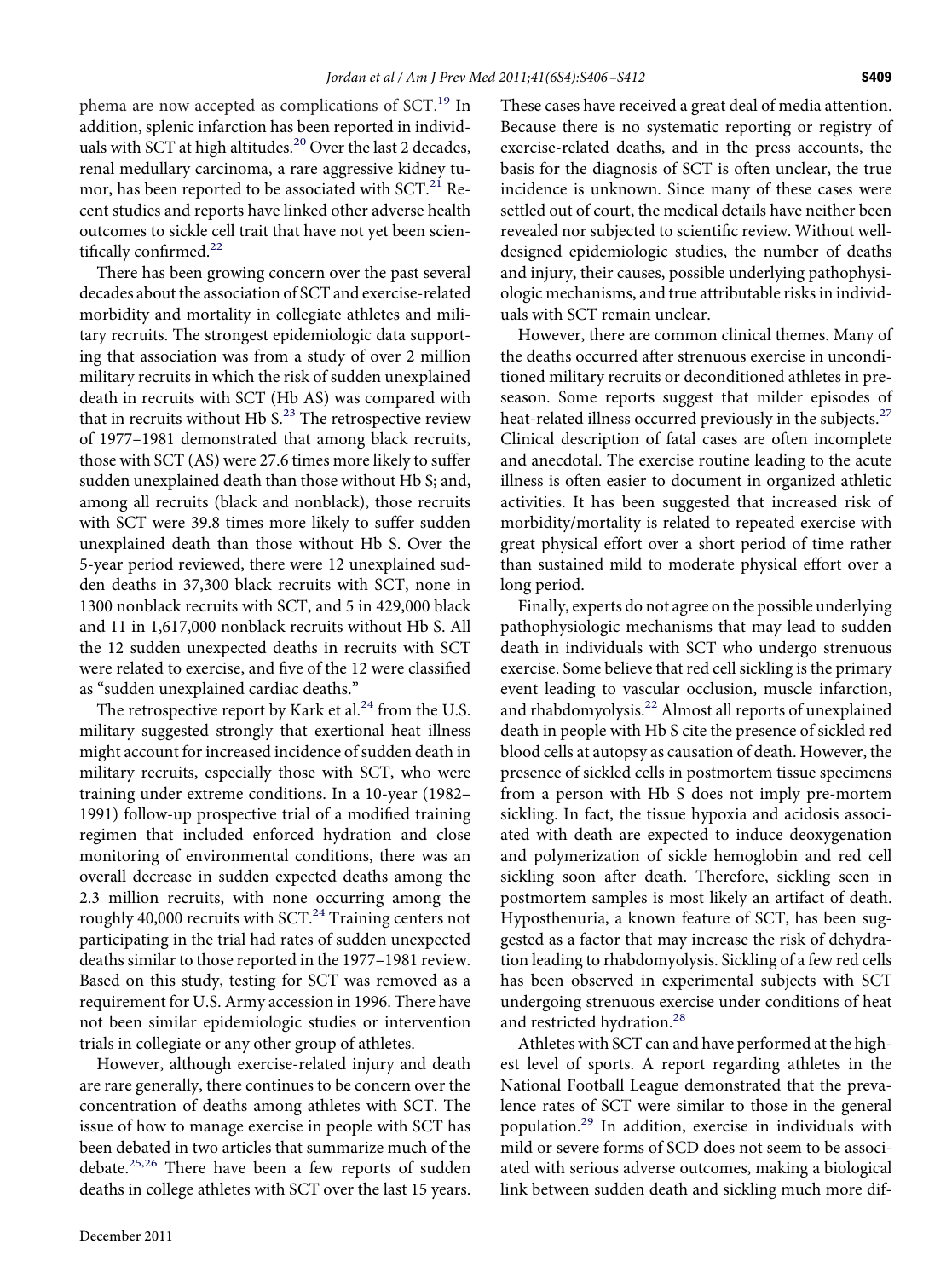fıcult to suspect in those with SCT. However, those with the most severe forms of SCD may be incapable of or prohibited from participating in strenuous exercise to the degree where adverse outcomes may be seen.

In summary, there is evidence for the occurrence of exercise and/or heat-related acute illness in people with SCT. Some of these events are severe and fulminant enough to cause death. However, the prevalence of exercise-related illness and death in people with SCT is too small to affect the overall survival or morbidity of the condition. The possibility that an unidentifıed, rare, genetic defect found in a subset of people with SCT is either solely or partially responsible for the increased risk of exercise and/or heat-related death can be ruled out only through well-organized, large-scale genetic epidemiology studies.

# Management of the Student Athlete with Sickle Cell Trait

The NCAA recommends that student-athletes with SCT should "set their own pace"; engage in slow and gradual pre-season conditioning; use adequate rest and recovery between repetitions; be excused from some performance tests; stop activity when struggling or experiencing symptoms such as muscle pain, abnormal weakness, undue fatigue or breathlessness; stay well hydrated, especially in hot and humid conditions; refrain from extreme exercise when ill; access supplemental oxygen at (high) altitudes when needed; and seek prompt medical care when experiencing unusual distress.[4](#page-5-3)

These guidelines place the burden on the athlete to design his/her own training program and monitor his/ her condition during strenuous activity. However, athletes do not usually design their own training schedules or exercise routines. On the other hand, the guidelines do not address the potential of the coach to limit the practice or play time of the athlete with SCT, consciously or unconsciously, out of concern for the safety of the athlete or for potential liability. The guidelines also do not address the culture of competitive sports by which athletes are pushed beyond their limits and those who cannot keep up are not given the same opportunities. Guidelines to prevent dehydration and exercise-related illness for all student-athletes similar to those instituted by the Department of Defense have not been recommended by the  $NCAA.<sup>30</sup>$  $NCAA.<sup>30</sup>$  $NCAA.<sup>30</sup>$ 

Formal responses from the SACHDNC, the Sickle Cell Disease Association of America, Inc., and the American Academy of Pediatrics (AAP) to the NCAA rule do not support carrier screening as a means to reduce heatrelated illness or death. The editorial by Hord and Rice in the AAP newsletter indicated that the risk of illness will be reduced for all individuals as training and fıtness standards are modified.<sup>[31](#page-6-14)</sup> The authors noted that successful training modifıcations have occurred in military, fırefighter, and police trainee programs. Continued assessment and modifıcation of collegiate training protocols, development and implementation of educational and awareness programs, and a clear chain of administrative responsibility to actively address illness and injury pre-vention will benefit all athletes.<sup>[31](#page-6-14)</sup>

The SACHDNC has developed a report to advise the Secretary of the USDHHS about the 2010 rule of the NCAA requiring testing for SCT in all incoming Division I student athletes, and called for evaluation and screening for SCD and other genetic conditions taking place within the individual's medical home where they receive individualized comprehensive care. Evaluation should include counseling regarding the implications of the information for the individual and assurance of the privacy of genetic information. In addition, SACHDNC advised the Secretary, HHS that as part of the individual's annual medical evaluation for participation in sports, all potential athletes should receive education on safe practices for prevention of exercise and heat-related illnesses.

#### Genetic Privacy

Genetics and genomics have provided the ability to reveal the "invisible" part of heredity at the molecular level.<sup>[32](#page-6-15)</sup> Sickle cell disease, the fırst "molecular disease," has provided a case study for the exploration of the legal, ethical, and social implications of genetic screening programs. Mandatory screening programs, as a condition for school attendance and marriage licenses, are a part of the history of sickle cell screening. Many sickle cell screening programs in the late 1960s and 1970s were later judged short-sighted, with limited or no benefit.<sup>[33](#page-6-16)</sup> The history of sickle cell testing has been fraught with abuse of human rights, including the modern right to genetic privacy, with examples of individuals being screened for SCT without their knowledge.

In response to the case of Norman-Bloodsaw v. Lawrence Berkeley Laboratory, in which employees were tested for SCT, syphilis, and pregnancy without their knowledge, and other examples of invasion of genetic privacy, many states enacted genetic privacy and nondiscrimination laws[.34](#page-6-17) In the case of student-athletes, mandatory identifıcation of sickle cell status, not only discloses information about the individual athlete, but may also disclose information about paternity and genetic carrier status of family members, raising important privacy and consent issues, such as: Is an athlete's right to genetic privacy invaded if the athlete is required to undergo a test to determine sickle cell status?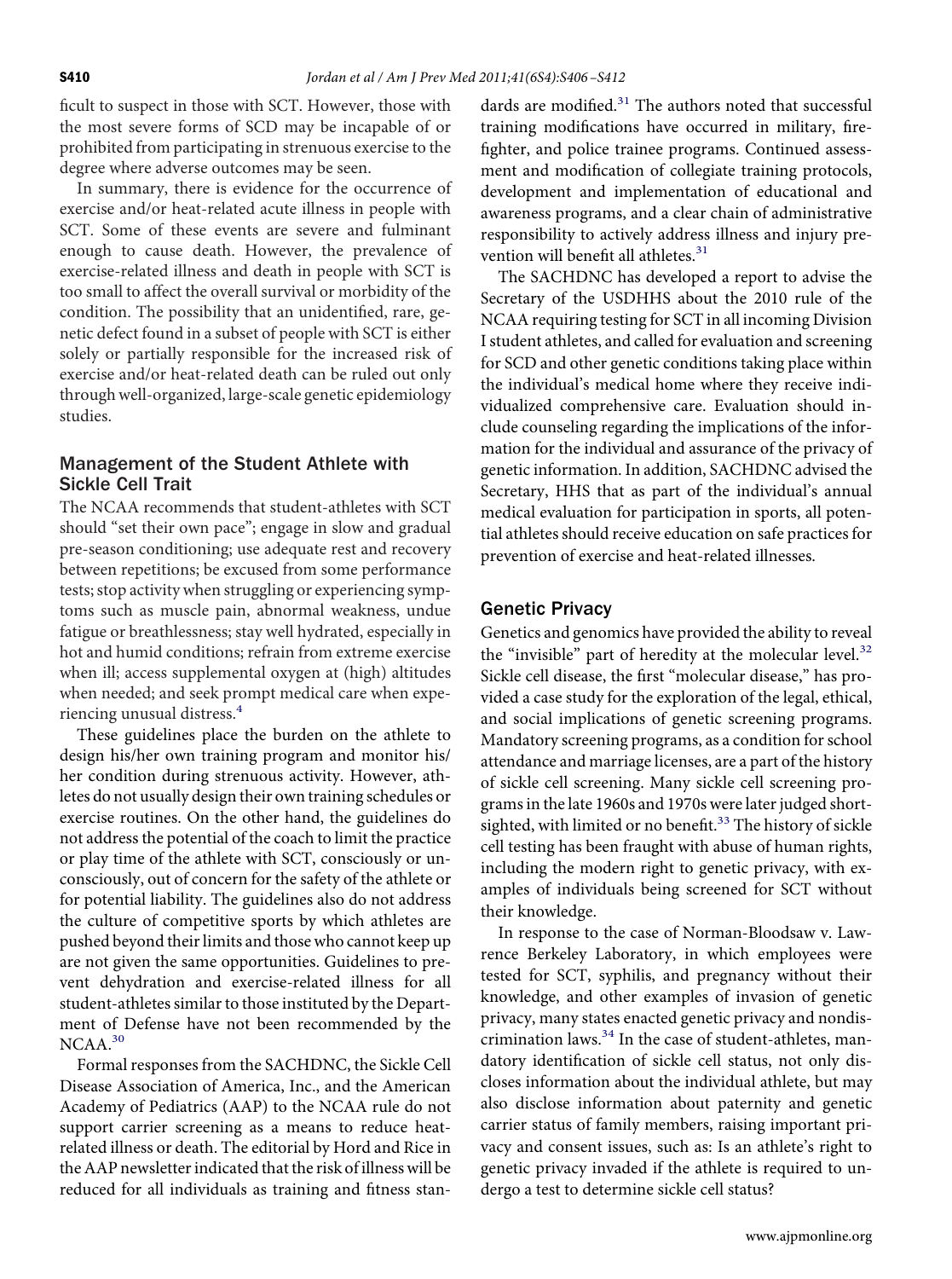#### Genetic Discrimination

Before 2008, a patchwork of state law was enacted addressing employment and insurance discrimination and genetic privacy rights. On May 21, 2008, President Bush signed the federal Genetic Information Nondiscrimination Act of 2008 (GINA). $35$  The congressional findings published in support of the law highlighted the mass screening of African Americans for sickle cell carrier status and the resulting discrimination that occurred during the 1960s and 1970s as a rationale for GINA.

The reach of GINA is limited to employment and health insurance discrimination. GINA specifıcally excludes the military, where historically, there have been examples of genetic discrimination against individuals with SCT.<sup>[36](#page-6-19)</sup> Covered entities include health insurers and employers; organizations such as the NCAA are not explicitly covered.

The Genetic Information Nondiscrimination Act of 2008 became effective on November 21, 2009. A limitation of the legislation is that GINA prohibits discrimination based on genotype, but not phenotype. $37$  Thus, GINA applies only to individuals who are asymptomatic (nonmanifested condition). However, the current debate that SCT is associated with substantial clinical indications during intense exercise can be argued as establishing a manifested genetic condition and excluded under GINA.

A number of ethical, legal, and social questions have been identifıed regarding the NCAA carrier screening rule.<sup>[38](#page-6-21)</sup> The resounding unanswered question is whether existing medical and public health data used as the basis of this mandate have been interpreted and applied appropriately. The best answers may lie within well-designed epidemiologic and clinical research to better understand the cause of and risk factors for rare deaths of athletes with SCT. This research should be conducted within a framework that incorporates lessons learned from the unfortunate historical legacy of some public health SCT screening programs. In addition, implementation of the SACHDNC's recommendations will move the discussion of carrier screening to a public forum where there will be ongoing monitoring of the impact of screening on organized sports.

Vence L. Bonham, JD, DHHS, NIH, Michele A. Lloyd-Puryear, MD, PhD, DHHS, NIH, and Lenee Simon, MPH, DHHS, Health Resources and Services Administration contributed to the origination, writing, and editing of this article.

Publication of this article was supported by the Centers for Disease Control and Prevention through a Cooperative Agreement with the Association for Prevention Teaching and Research award # 09-NCBDDD-01.

The fındings and conclusions in this report are those of the authors and do not necessarily represent the views of the CDC, Health Resources and Services Administration, the NIH, or the DHHS.

Recommendations from the Secretary's Advisory Committee on Heritable Disorders in Newborns and Children (SACHDNC) can be reviewed at the following website: [http://www.](http://www.hrsa.gov/advisorycommittees/mchbadvisory/heritabledisorders/recommendations/correspondence/sicklecell061410.pdf) [hrsa.gov/advisorycommittees/mchbadvisory/heritabledisorders/](http://www.hrsa.gov/advisorycommittees/mchbadvisory/heritabledisorders/recommendations/correspondence/sicklecell061410.pdf) [recommendations/correspondence/sicklecell061410.pdf.](http://www.hrsa.gov/advisorycommittees/mchbadvisory/heritabledisorders/recommendations/correspondence/sicklecell061410.pdf) The SACHDNC's recommendation to the Honorable Kathleen Sebelius can be found in Appendix A (available online at [www.ajpmonline.net\)](http://www.ajpmonline.net).

No fınancial disclosures were reported by the authors of this paper.

## <span id="page-5-0"></span>References

- 1. Tsaras G, Owusu-Ansah A, Boateng FO, Amoateng-Adjepong Y. Complications associated with sickle cell trait: a brief narrative review. Am J Med 2009;122(6):507–12.
- <span id="page-5-1"></span>2. Modell B, Darlison M. Global epidemiology of haemoglobin disorders and derived service indicators. Bull World Health Organ 2008;  $86.480 - 7$
- <span id="page-5-2"></span>3. Manfull M. Lawsuit settled in death of Rice player. Houston Chronicle 2009; Jun 28. [http://www.chron.com/sports/college-football/article/](http://www.chron.com/sports/college-football/article/NCAA-to-test-for-sickle-cell-in-settlement-in-1742290.php) [NCAA-to-test-for-sickle-cell-in-settlement-in-1742290.php.](http://www.chron.com/sports/college-football/article/NCAA-to-test-for-sickle-cell-in-settlement-in-1742290.php)
- <span id="page-5-3"></span>4. National Collegiate Athletic Association. 2009 –2010 sports medicine handbook. 20th ed. Indianapolis IN: National Collegiate Athletic Association, 2009.
- <span id="page-5-4"></span>5. Hosick MB. Protocol decided for sickle cell testing. The NCAA News; Apr 13, 2010. [http://www.meacsports.com/fls/20800/Compliance/](http://www.meacsports.com/fls/20800/Compliance/Bulletins/LoopApril152010.pdf?DB_OEM_ID=20800) [Bulletins/LoopApril152010.pdf?DB\\_OEM\\_ID](http://www.meacsports.com/fls/20800/Compliance/Bulletins/LoopApril152010.pdf?DB_OEM_ID=20800)=20800.
- <span id="page-5-6"></span><span id="page-5-5"></span>6. National Athletic Trainers' Association. NATA Consensus Statement: Sickle Cell Trait and the Athlete. June 2007. [www.nata.org/NR062107.](http://www.nata.org/NR062107)
- 7. Clarke CE, Paul S, Stilson M, Senf J. Sickle cell trait preparticipation screening practices of collegiate physicians. Clin J Sport Med 2007;16:440a.
- <span id="page-5-7"></span>8. Kemper AR, Uren RL, Moseley KL, Clark SJ. Primary care physicians' attitudes regarding follow-up care for children with positive newborn screening results. Pediatrics 2006;118:1836 – 41.
- <span id="page-5-8"></span>9. Farrell M, Deuster L, Donovan J, Christopher S. Pediatric residents' use of jargon during counseling about newborn genetic screening results. Pediatrics 2008;122:243–9.
- <span id="page-5-9"></span>10. Farrell MH, La Pean A, Ladouceur L. Content of communication by pediatric residents after newborn genetic screening. Pediatrics 2005; 116:1492– 8.
- <span id="page-5-10"></span>11. La Pean A, Farrell MH. Initially misleading communication of carrier results after newborn genetic screening. Pediatrics 2005;116:1499 –505.
- 12. Aloe AE, Kladny B, Campbell M, Krishnamurthi L. Sickle cell trait testing in the athlete: experience at the University of Pittsburgh (abstract). Am J Hematol 2010;85(8):E35–E36. [onlinelibrary.wiley.com/doi/10.1002/ajh.](http://onlinelibrary.wiley.com/doi/10.1002/ajh.21763/pdf) [21763/pdf.](http://onlinelibrary.wiley.com/doi/10.1002/ajh.21763/pdf)
- <span id="page-5-12"></span><span id="page-5-11"></span>13. Adachi K, Asakura T. Polymerization of AS hybrid hemoglobin. Potent inhibitory effect of hemoglobin A on the polymerization of AS hybrid hemoglobin. J Biol Chem 1984;259(4):2108 –12.
- <span id="page-5-13"></span>14. Lange RD, Minnich V, Moore CV. In vitro differences in behavior of sickle cell anemia and trait erythrocytes produced by variations in O2 tension and pH. J Lab Clin Med 1950;36(5):848.
- 15. Roberts DJ, Williams TN. Haemoglobinopathies and resistance to malaria. Redox Rep 2003;8(5):304 –10.